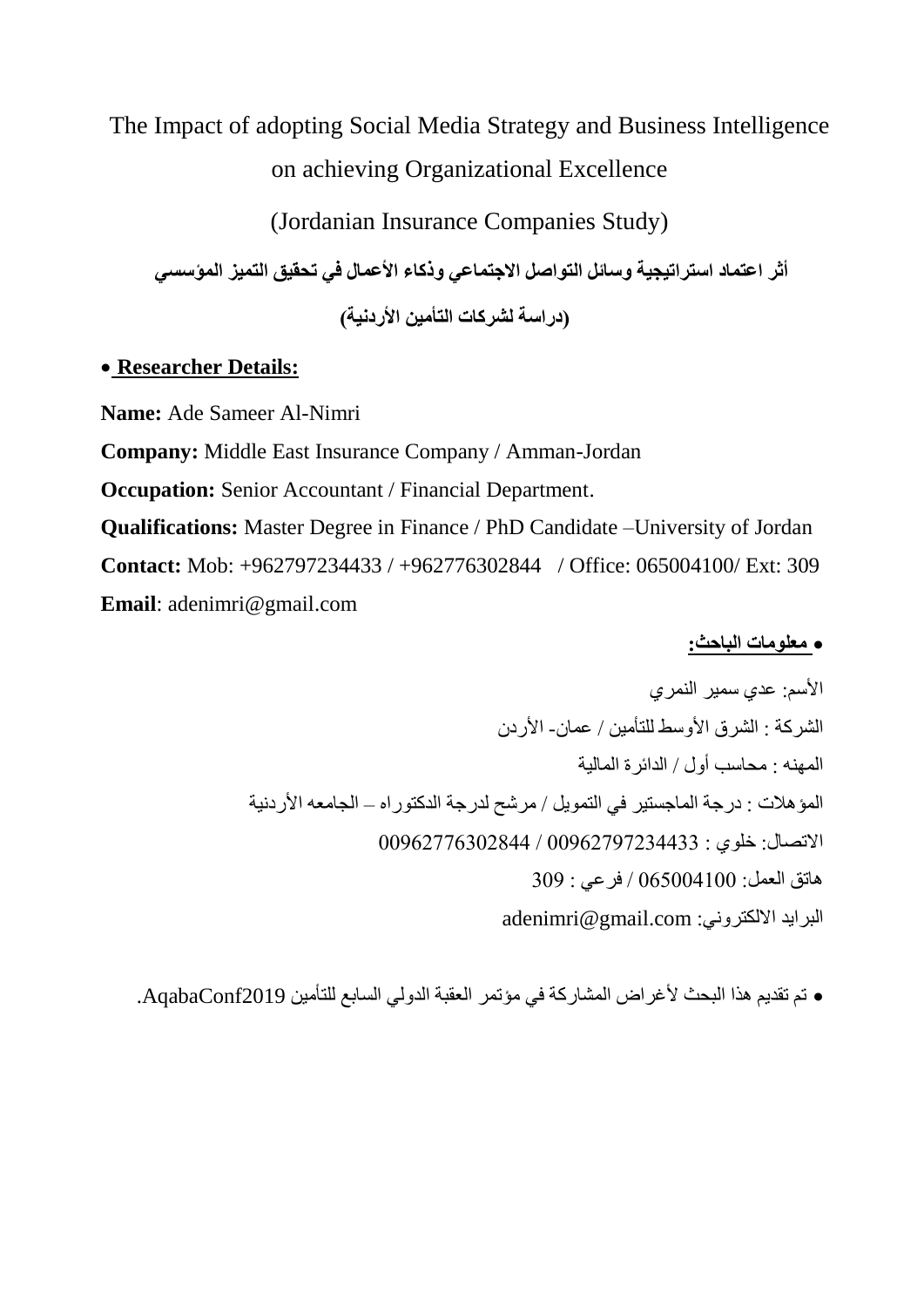# The Impact of adopting Social Media Strategy and Business Intelligence on achieving Organizational Excellence

(Jordanian Insurance Companies Study)

**أثر اعتماد استراتيجية وسائل التواصل االجتماعي وذكاء األعمال في تحقيق التميز المؤسسي** 

**)دراسة لشركات التأمين األردنية(**

#### **Abstract**

The aim of this research is to examine the impact of adopting social media strategy and Business Intelligence on achieving organizational excellence in Jordanian insurance companies. The research sample consists of (78) managers answered (68). In addition, the research examined the relationship and the impact between independent variables social media strategy (Facebook, twitter and Instagram strategic fit) and Business Intelligence (insight, consistency and transformation) on dependent variable (Organizational Excellence). Finally the research found the most important recommendations that Jordanian insurance companies should build an integrated model to maximize net profit by using social media strategic fit also it operates the proposed model based on the outcomes of demand forecasting model, the data of actual fact estimated data for several alternative scenarios to reach appropriate net profit in light of business processes and business intelligence relationships.

 *Keywords:* Social Media Strategy, Business Intelligence, Organizational Excellence, Jordanian Insurance companies.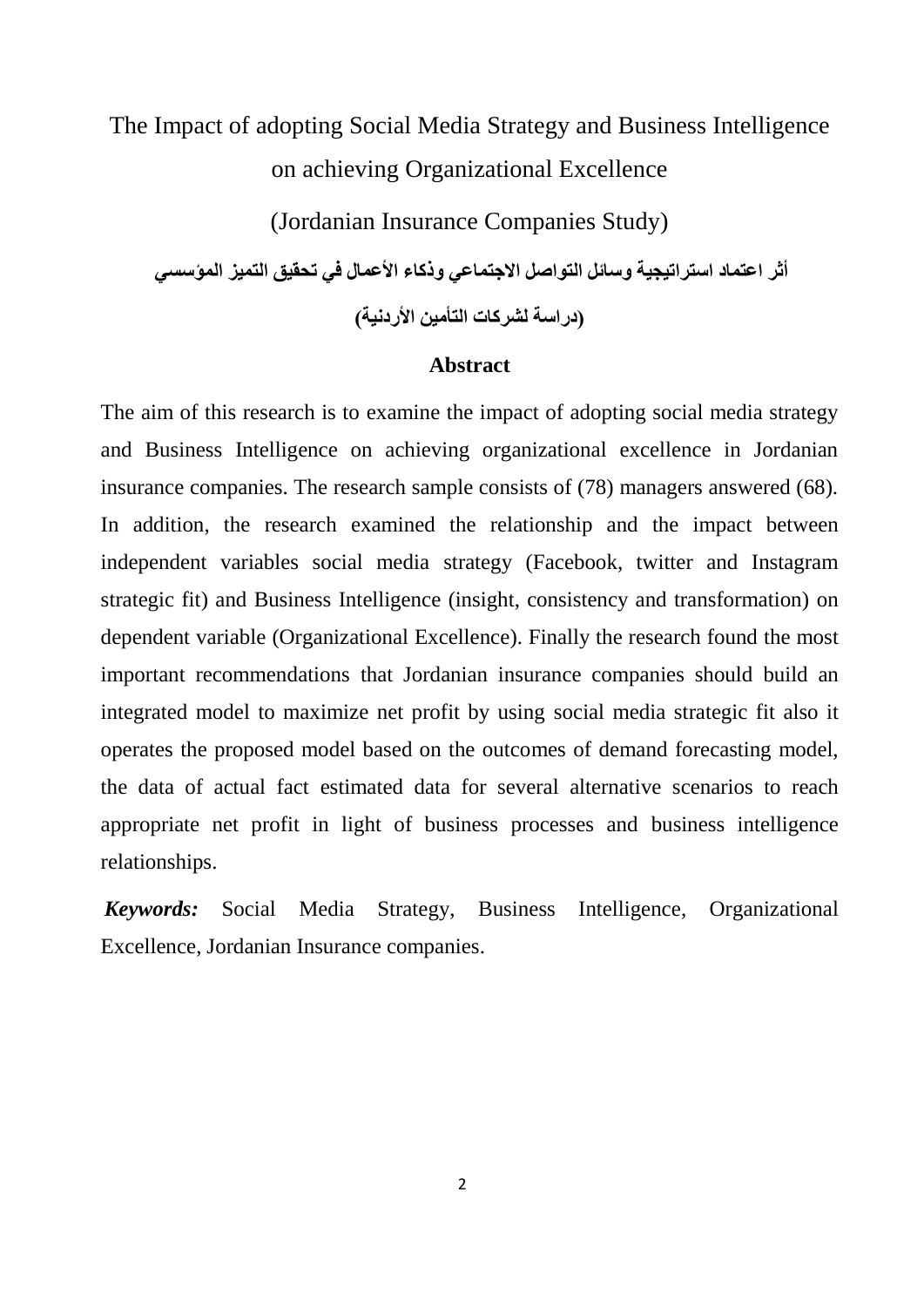#### **1- Introduction:**

With the increasing importance of social media in life, events and its impact on people life both on personal and on professional level. Social media strategies became a tool of helping firms and companies in promoting their products and services, we can say that it could change the level of increasing profits.

According to the (Maietta, 2012) the number of customers using social media sites for professional use like looking for a new services and products are increasing in the most recent years, and there is more opportunity to find a professional services through technology and social media application one of the most widely shared and enduring assumptions in the strategy formulation literature is that the appropriateness of firm's strategy can be defined in terms of its hit, match, or congruence with the environmental or organizational contingencies facing the firm. Strategic fit is a core concept in normative models of strategy formulation, and the pursuit of strategic has traditionally been viewed as hauling desirable performance implications (Miles and snow, 1994).

Despite the concept's historic all centrality and intuitive appeal. The concept of social media strategic fit based on the contingency perspective facilitated by strategic management pioneers. The social media strategic fit has been established as a superior conceptualization of a frame work under which various bivariate relationships of different strategic fit categories and their impact on third variable. Business intelligence system in clued intelligent exploration, integration, aggregation and multidimensional analysis of data originating from various information resources (olszak & Ziemba, 2007).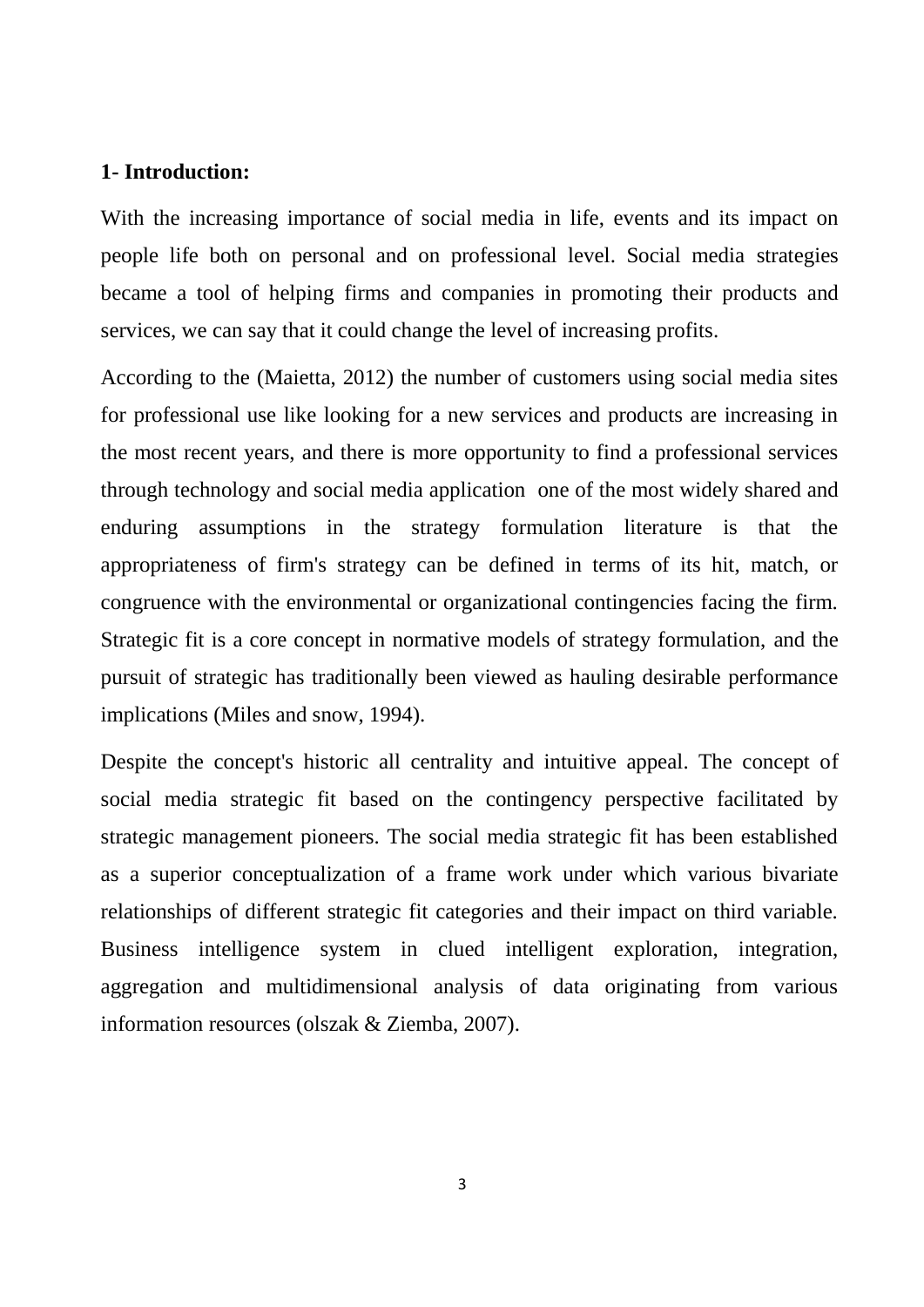#### **2- Research Problem:**

The operational system in the Jordanian insurance companies are not the adequate environment for obtaining all this information. If social media strategy with business intelligence and impact on organizational excellence.

#### **3- Research Importance:**

In order to help JIC managers in making the right decisions that related to maximize the profits and increasing (customer's satisfaction, knowledge and process excellence) and that is by adopting new and modern social media strategic fit and business intelligence methods.

#### **4- Research Hypotheses:**

 **Ho1:** There is a positive significant relationship between social media strategy and business intelligence in Jordanian insurance companies at level ( $\alpha \le 0.05$ ).

 **Ho2:** There is positive significant impact of social media strategy on organizational Excellence in Jordanian insurance companies at level ( $\alpha \leq 0.05$ ).

 **Ho3:** There is positive significant impact of Business Intelligence on organizational excellence in Jordanian insurance companies at level ( $\alpha \leq 0.05$ ).

 **Ho4**: There is a positive significant impact of social media strategy and Business intelligence on organizational excellence in Jordanian insurance companies at level  $(\alpha \leq 0.05)$ .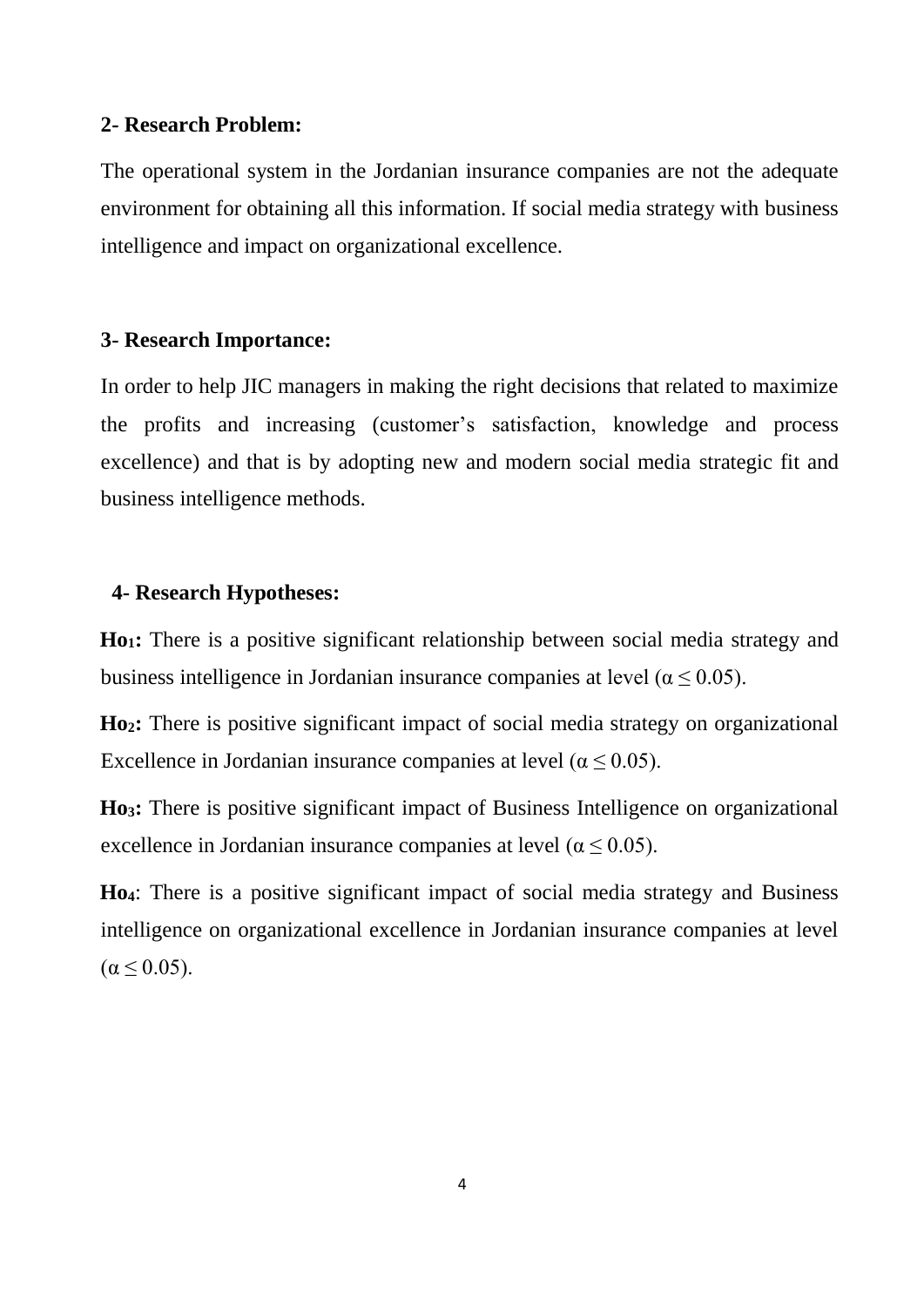# **5- Research Model:**

| <b>Independent Variable</b>  | <b>Dependent Variable</b>    |                              |
|------------------------------|------------------------------|------------------------------|
| <b>Social Media Strategy</b> | <b>Business Intelligence</b> |                              |
| Facebook Strategic fit       | Insight                      | Organizational               |
| <b>Twitter Strategic fit</b> | Consistency                  | Excellence<br>(Knowledge and |
| Instagram Strategic fit      | Transformation               | Process<br>Excellence)       |

## **Figure No.1 Model of the Research**

**Source**: the researcher has prepared this model.

# **6- Literature Review:**

Strategic fit express the degree to which an organization is matching its resources and capabilities with opportunities in the external environment. The matching takes place through strategy and it is therefore vital the company have the actual resources and capabilities to execute and support the strategy. (Grant, 2007) suggest that the key to profitability is not only through positioning and industry selection but also rather through an internal focus which seek to utilize the unique characteristics of the company's portfolio of resources and capabilities. (Pintelon, pinjala and vereecke, 2005) present a slightly different but related view and explain fit internal and external consistency between functions, strategic elements and the business environment.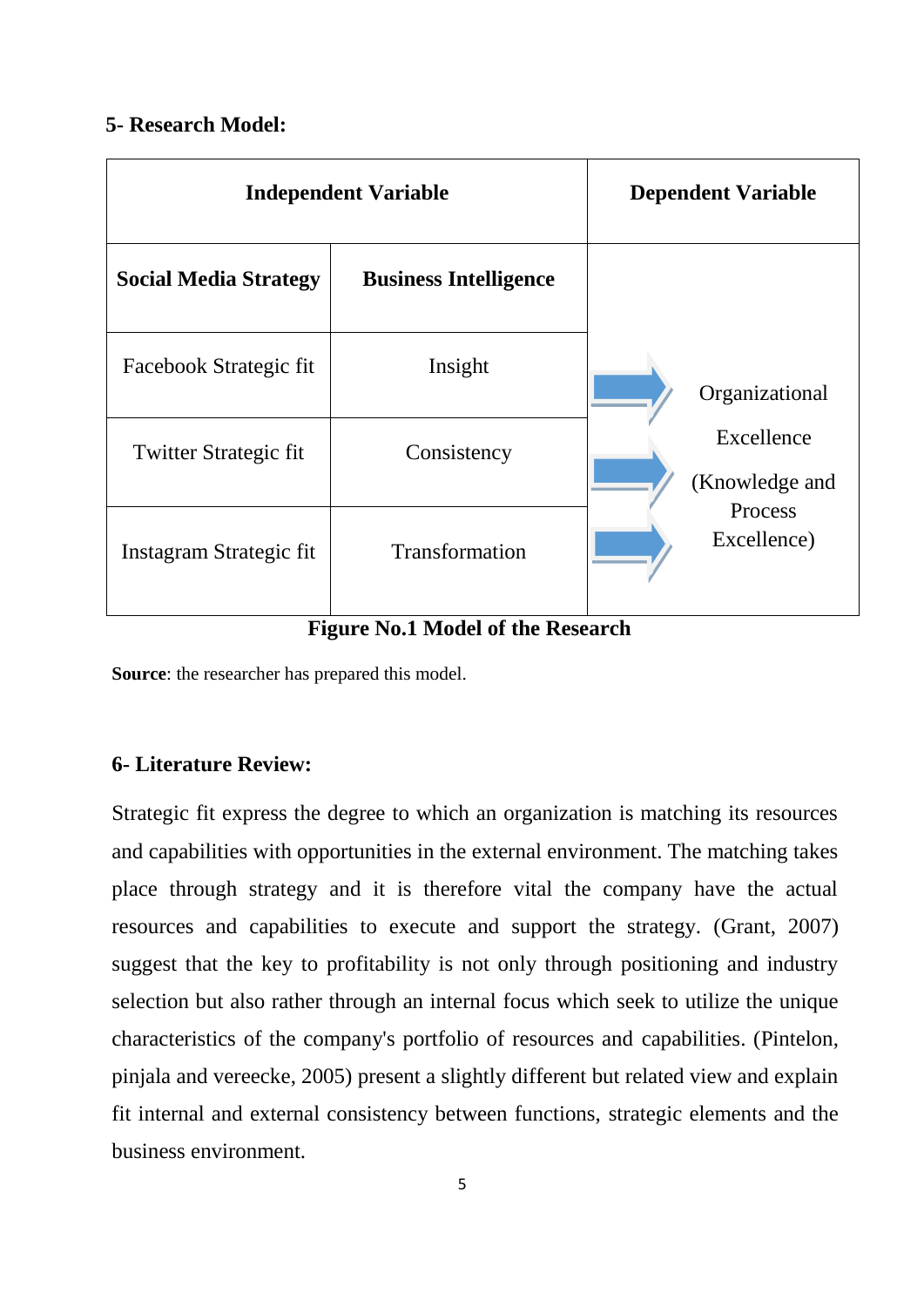In order to improve understanding of business strategic orientations. Miles and snow's classification is the strategy in defenders: aiming at stability and defending a narrow range of products with a narrow market segment. Business intelligence as an active, model based and prospective approach to discover and explain hidden Business intelligence System gives an organization's employees, partner, and supplier's easy access to the information they need to do effectively their jobs (KMBI, 2005).

(Olszak and ziemba, 2003) define business intelligence as a set of concepts, methods and processes that all at not only improving business decisions but also at supporting realization of an enterprise's strategy. Other authors mentioned that business intelligence supports decision making for managerial activities. Thus, business intelligence can be classify as an MSS (Baars and kemper, 2008) Examining business intelligence in the light of research based on other types of MSS may lead to better decision support and a higher quality. Considered as growth and enhancement the level of an organization in all its various dimensions so, that probability of success of the organization will be increased in long term by obtaining favorable satisfaction of all beneficiaries and creating balance among them organization excellence is intentional and reasonable creating, strengthening and dissemination of change in order to improve effectiveness of the organization excellence is a holistic method to improve performance of the organization the other side, excellence means perfectness, accuracy and absoluteness. (Sharma & Talwar 2007) defines excellent organization as below with a comprehensive view point; an excellent organization during a long term period through appropriate adaptation with changes and rapid reaction to such changes, creating a coherent and purposeful management structure, permanent improvement of key capabilities and suitable behavior with employees.

**MSS:** Management Support Systems are computer-based systems that are supposed to be use or at least to support managers in making decisions.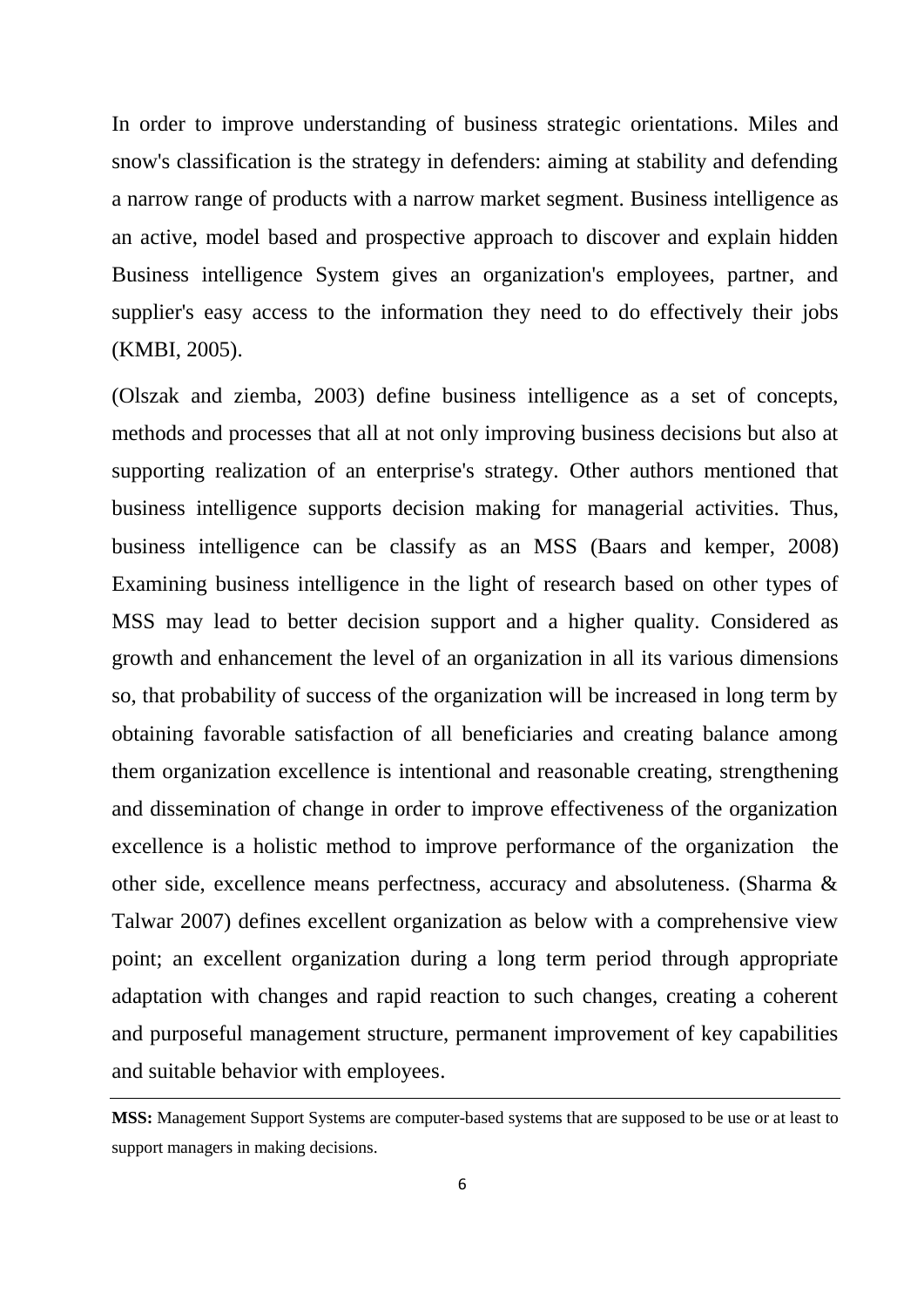#### **7-Previous Studies:**

(Kursan & Mirela, 2010) The role of the internet in marketing research and business decision – making. The paper aims to stress the importance of web opportunities in conducting the web segmentation and collecting customer data. (Ahmad & Shiratuddin, 2010). (B. I) sustainable competitive advantage of telecommunications industry in Malaysia. The study conducted via interviews with key personal whom are involved in decision – making tasks in their organizations. The results of the interviews identify nine major variables affecting successful business intelligent deployment. (Soni & Kodali, 2011). The strategic fit between competitive strategy and supply chain strategy in Indian manufacturing. The aims of study to explore the state of strategic fit, between competitive strategy and performance of company supply chain, the major results are the existence of strategic fit in Indian manufacturing industry, which explained by analyzing the interaction effect between competitive strategy and supply chain strategy. (Riabacke, et.al, 2011). Business Intelligent as decision support in business processes. The study purposed to investigate the role of business intelligence systems and their contribution to facilitate the full of organizational goals. (Malik & Naeem, 2011). Miles and snow strategy typology. A critical commentary the study purposed to enrich the understanding by presenting critical overview on Miles and snows strategy. Miles and snow strategy typology received wide spread general acceptance yet mixed empirical findings about whether or not prospectors, analyzers and defenders register significantly different business performance. (Ramakrishnan et.al, 2012). Factors influencing business intelligence data collection strategies. The research purpose was to study factors related to collecting the huge amounts of data for business intelligent. This study also provides managers with a mental model on which to base decisions about the data required to accomplish their goals for business intelligence.

7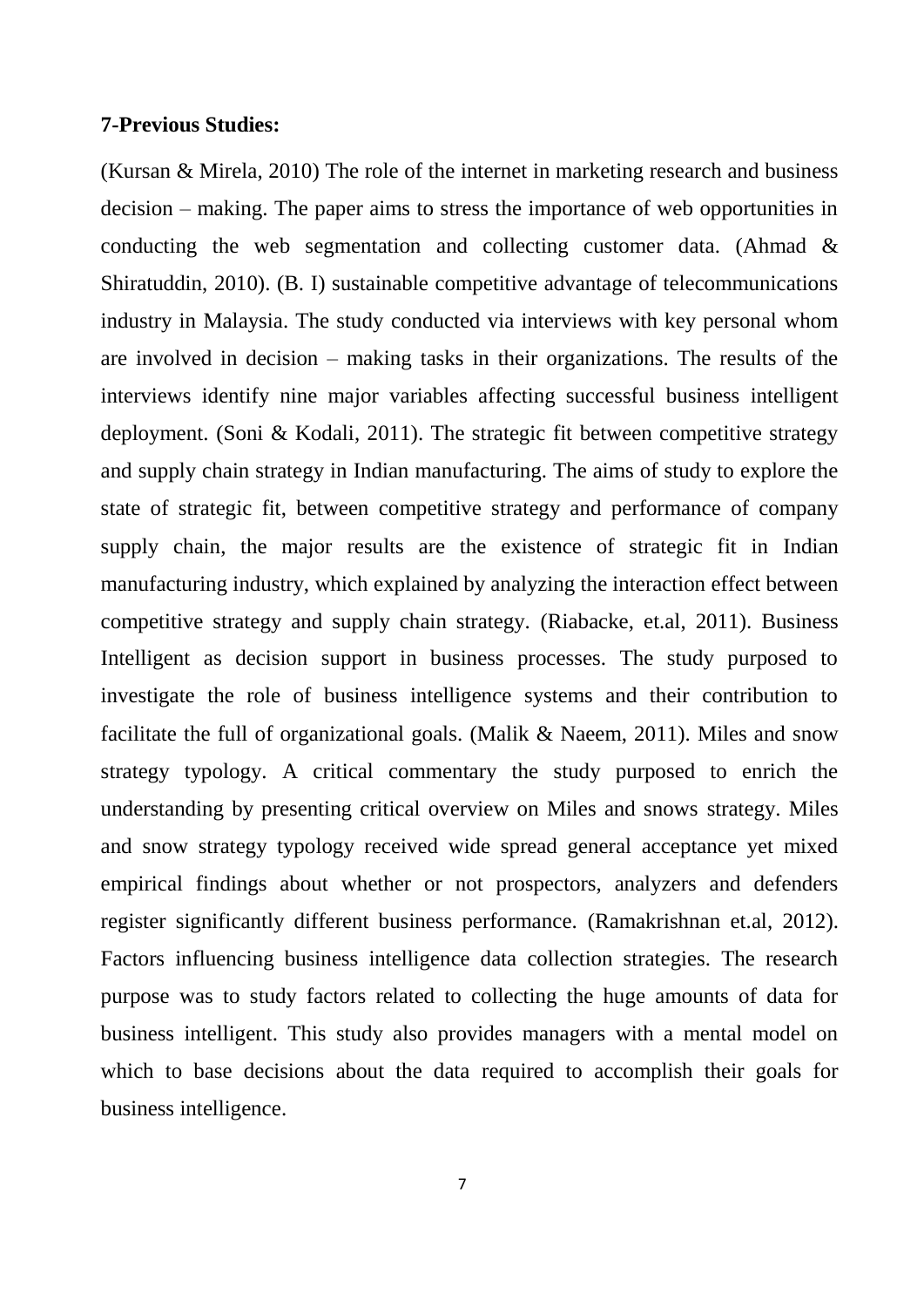### **8-The Data, Methodology and Statistical Treatment:**

In this section, the researcher will use the questionnaires result in order to test the hypothesis by using the population and it was the Jordanian insurance companies in Amman and that is (24) companies, the research sample consists of (78) managers and head of sections only (68) Answered questionnaires were valid for the research.

#### **Table (1)**

## **The Reliability of Questionnaire Dimension**

| <b>Variable's</b>                | <b>Alpha Value x</b> |
|----------------------------------|----------------------|
| Social Media Strategy            | 0.942                |
| <b>Business Intelligence</b>     | 0.936                |
| <b>Organizational Excellence</b> | 0.905                |

#### **Table (2)**

#### **The VIF, Tolerance and Skew ness**

| <b>Variable's</b>                | VIF   | <b>Tolerance</b> | <b>Skew ness</b> |
|----------------------------------|-------|------------------|------------------|
| Social media Strategy            | 2.391 | 0.185            | 0.381            |
| <b>Business Intelligence</b>     | 1.881 | 0.302            | 0.361            |
| <b>Organizational Excellence</b> | 1.385 | 0.231            | 0.442            |

**VIF:** variance inflation factor is the ratio of variance in a model with multiple terms, divided by the variance of a model with one term alone It quantifies the severity of [multicollinearity](https://en.wikipedia.org/wiki/Multicollinearity) in an [ordinary least](https://en.wikipedia.org/wiki/Ordinary_least_squares)  [squares](https://en.wikipedia.org/wiki/Ordinary_least_squares) [regression](https://en.wikipedia.org/wiki/Linear_regression) analysis.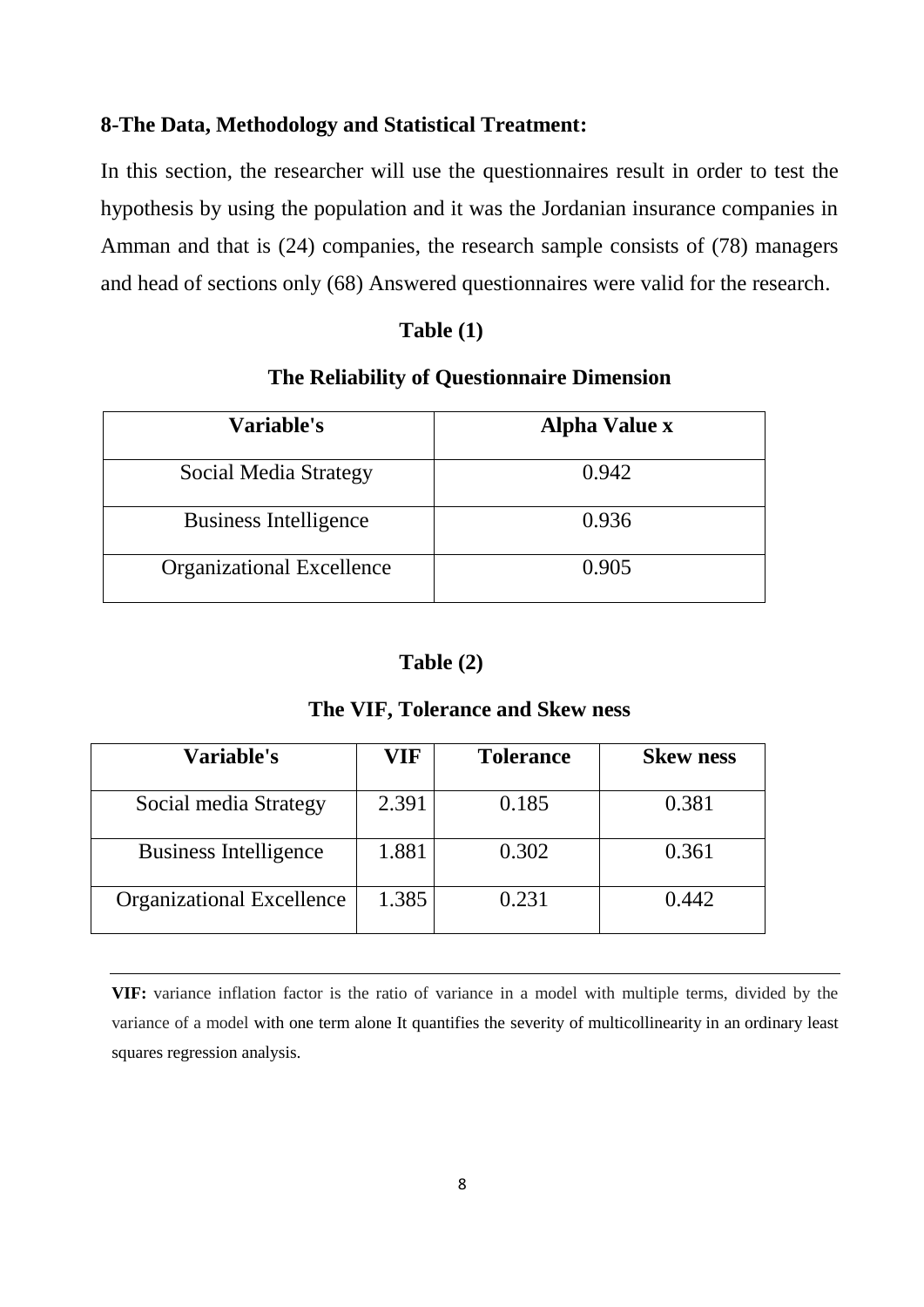#### **8-1 Research Hypotheses Test:**

To test the first hypothesis, the researcher used the Pearson correlation to ensure the relationship between social media strategy (Facebook, twitter and Instagram strategic fit) and business intelligence (insight, consistency and transformation) in Jordanian insurance companies.

#### **Table (3)**

# **Matrix Coefficients of the relationship between Social media Strategy and Business intelligence**

| <b>Variables</b>      | <b>Facebook Strategy</b> | <b>Twitter Strategy</b> | <b>Instagram Strategy</b> |  |
|-----------------------|--------------------------|-------------------------|---------------------------|--|
|                       | $R = 0.320**$            | $R = 0.373**$           | $R = 0.480**$             |  |
| Insight               | $P = 0.008$              | $P = 0.002$             | $P = 0.000$               |  |
|                       | $N = 68$                 | $N = 68$                | $N = 68$                  |  |
|                       | $R = 0.527**$            | $R = 0.345**$           | $R = 0.493**$             |  |
| <b>Consistency</b>    | $P = 0.00$               | $P = 0.004$             | $P = 0.000$               |  |
|                       | $N = 68$                 | $N = 68$                | $N = 68$                  |  |
|                       | $R = 0.387**$            | $R = 0.391**$           | $R = 0.450**$             |  |
| <b>Transformation</b> | $p=0.001$                | $p=0.001$               | $p=0.001$                 |  |
|                       | $N=68$                   | $N=68$                  | $N=68$                    |  |

#### Sig at  $P \le 0.05$

The results showed the highest values correlated were among Facebook strategy and consistency value of (0.527<sup>\*\*</sup>) at level ( $\alpha \le 0.05$ ) or less with the lowest values correlated between Facebook strategy and insight value of (0.320\*\*). The results presented more relations and confirms valid first hypotheses accepted. The second hypothesis test we show the result at table (4) .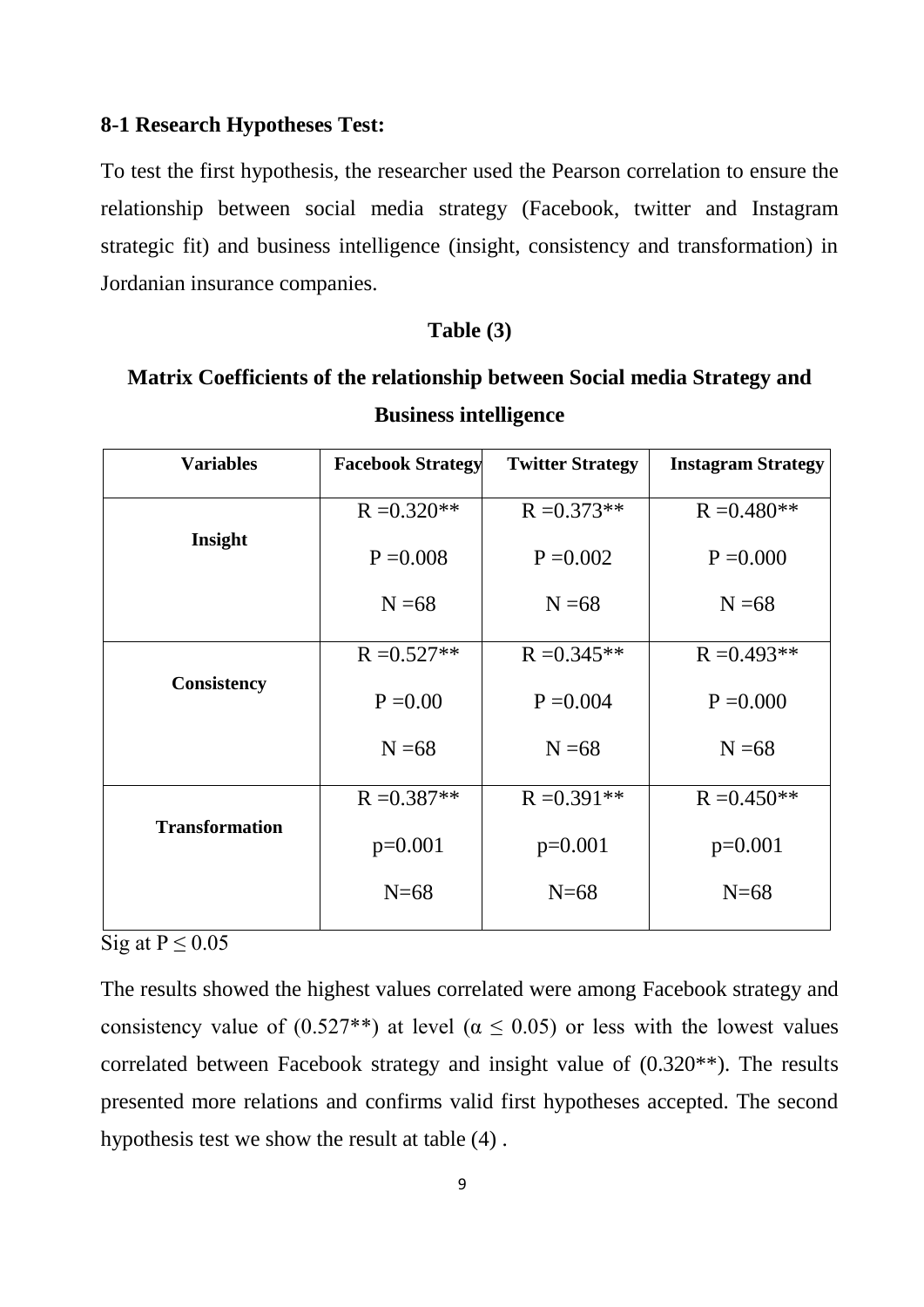#### **Table (4)**

**Multiple regression analysis test of the impact of social media strategy on organizational excellence**

|     | $\bf R$ | $\mathbf{R}2$ | F                | DF | $\textbf{Sig}$ | B                    |       | T             | <b>Sig</b> |
|-----|---------|---------------|------------------|----|----------------|----------------------|-------|---------------|------------|
|     |         |               |                  | 3  |                | Facebook 0.343 8.521 |       |               | 0.000      |
| O.E | 0.849   |               | $0.720$   109.05 | 64 | 0.00           | Twitter              | 0.586 | 0.586         | 0.000      |
|     |         |               |                  |    |                | Instagram            |       | $0.442$ 6.017 | 0.000      |
|     |         |               |                  | 68 |                |                      |       |               |            |

At level ( $\alpha \leq 0.05$ )

From table (4) the  $\mathbb{R}^2$  was (0.720) that is mean's (DF) changeability's results from the changeability in social media strategy variables. The value of (F) was (109.051) at it is significance at level (0.05) and that confirms valid second hypothesis and accepted. All the dimension of social media (Facebook strategy, twitter strategy and Instagram strategy) are having a positive significant impact on organizational excellence.

The third hypothesis test the positive significant impact of business intelligence (insight, consistency and transformation) on organization excellence at level ( $\alpha \leq$ 0.05) as we can see on table (5).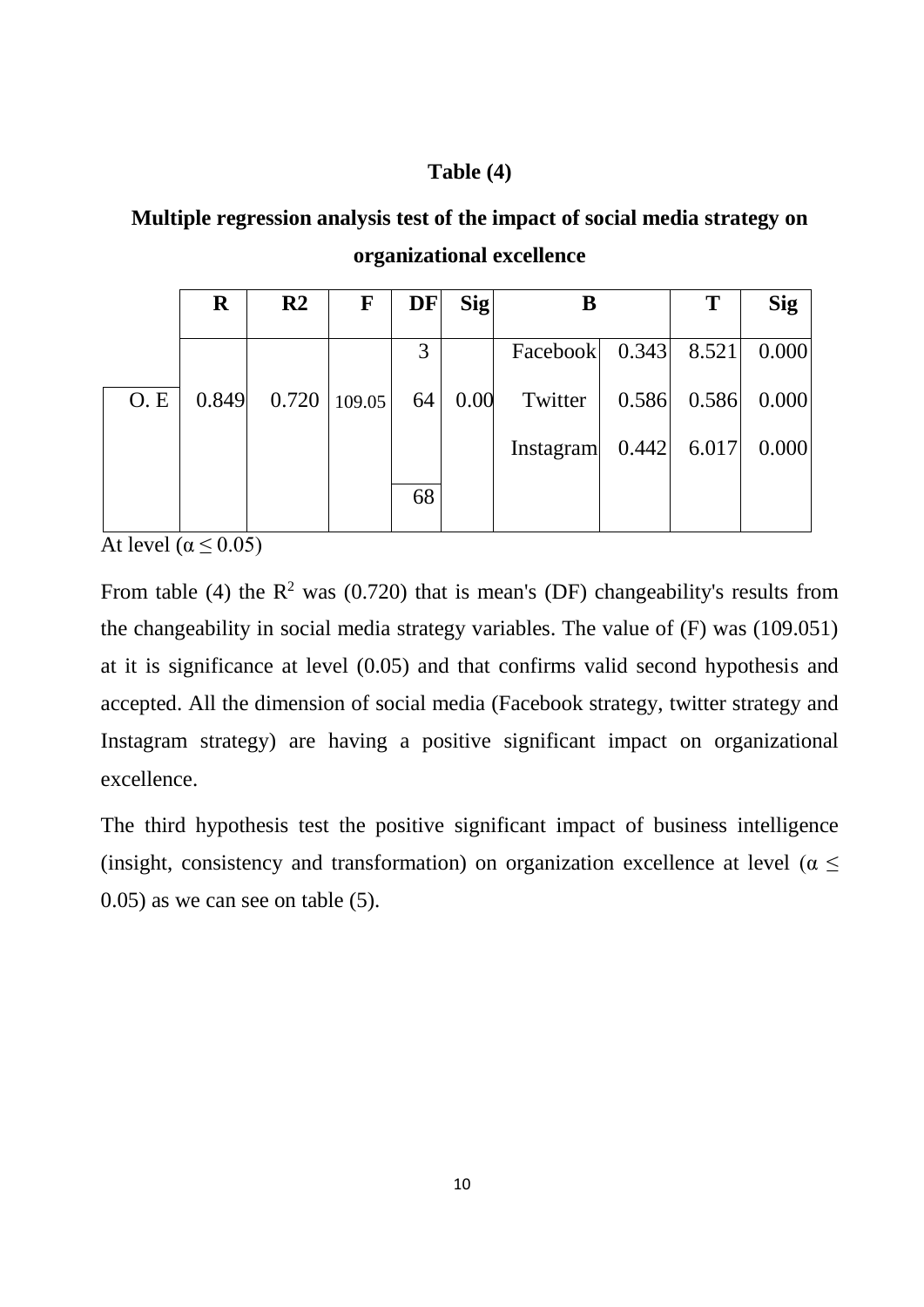#### **Table (5)**

|     | $\bf R$ | R <sub>2</sub> | $\mathbf{F}$         | <b>DF</b> | <b>Sig</b> |                                  | T             | <b>Sig</b> |
|-----|---------|----------------|----------------------|-----------|------------|----------------------------------|---------------|------------|
|     |         |                |                      | 3         |            | Insight                          | $0.695$ 4.537 | 0.00       |
| O.E |         |                | $0.762$ 0.531 31.945 | 64        | 0.00       | Consistency $0.720$ 3.663 $0.00$ |               |            |
|     |         |                |                      |           |            | Transformatio 0.528 6.973        |               | 0.00       |
|     |         |                |                      | 68        |            |                                  |               |            |

**Results of test the impact of Business intelligence on organization excellence**

At level ( $\alpha \le 0.05$ )

From table (5) the results showed that there is a significant effect of business intelligence on organization excellence in Jordanian insurance companies. The  $(R^2)$ was (0.531) this mean organization excellence changeability's results from the changeability in business intelligence variable's. The values of insight  $= (0.695)$ consistency =  $(0.720)$  and transformation =  $(0.528)$  confirms significant effect  $(F)$ was (31.945). Therefore, we accept the null hypothesis. There is a positive significant effect of business intelligence for all dimension's (insight, consistency and transformation) on organization excellence.

The fourth hypothesis test if there is a positive significant impact of social media strategy and Business intelligence on organizational Excellence in Jordanian insurance companies at level ( $\alpha \leq 0.05$ ). The researcher used canonical analysis to find the impact of (Facebook, Twitter and Instagram strategic fit) and (insight, consistency and transformation) on organization excellence as on table (6).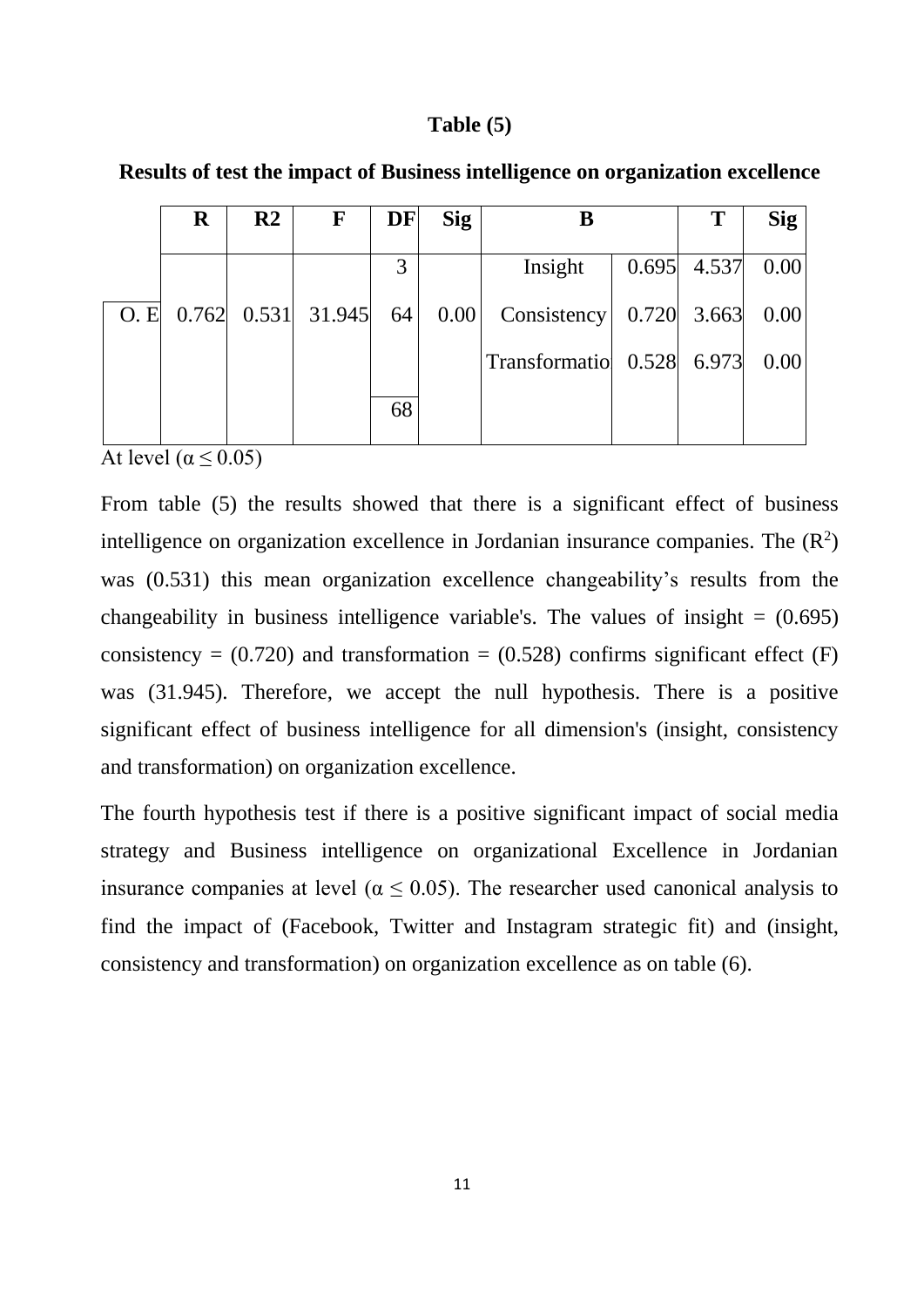#### **Table (6)**

# **Results of test the impact of Social Media Strategy and Business intelligence on Organizational Excellence in Jordanian insurance companies**

| <b>Indep. Variable</b>                              | Dep. Variable                              | <b>R</b> Canonical         |          | $\mathbb{R}^2$ Canonical |       |
|-----------------------------------------------------|--------------------------------------------|----------------------------|----------|--------------------------|-------|
| Social media strategy                               | Facebook, twitter<br>and Instagram         | organization<br>excellence | 0.564    | 0.318                    |       |
| Business intelligent                                | Insight, consistency<br>and transformation |                            |          |                          |       |
|                                                     |                                            | contrast ratio             |          | CHI <sub>2</sub>         | Sig   |
| contrast ratio interpreter<br>of indep. var<br>$ -$ | %84.811                                    | of<br>the dep. var         | % 18.389 | 29.160                   | 0.000 |

At level ( $\alpha \leq 0.05$ )

Social Media strategy and business intelligence as rate (84.811%) of the variance in the organization excellence. The canonical correlation coefficient  $(R \text{ canonical} =$ 0.564) and the coefficient of determination canonical correlation. ( $\mathbb{R}^2$  canonical = 0.318) that means that the value of the changes in organization excellence resulting from the change in the level of social media strategy and business intelligent. The results show that there is a proportion on the variance is unknown as well as social media strategy and business intelligent for the predication by the organization excellence.

### **8-2 The main Results:**

**1-** There is a positive relationship between Social media strategy (Facebook, twitter, and Instagram strategic fit) and Business intelligence (insight, consistency and transformation) in Jordanian insurance companies.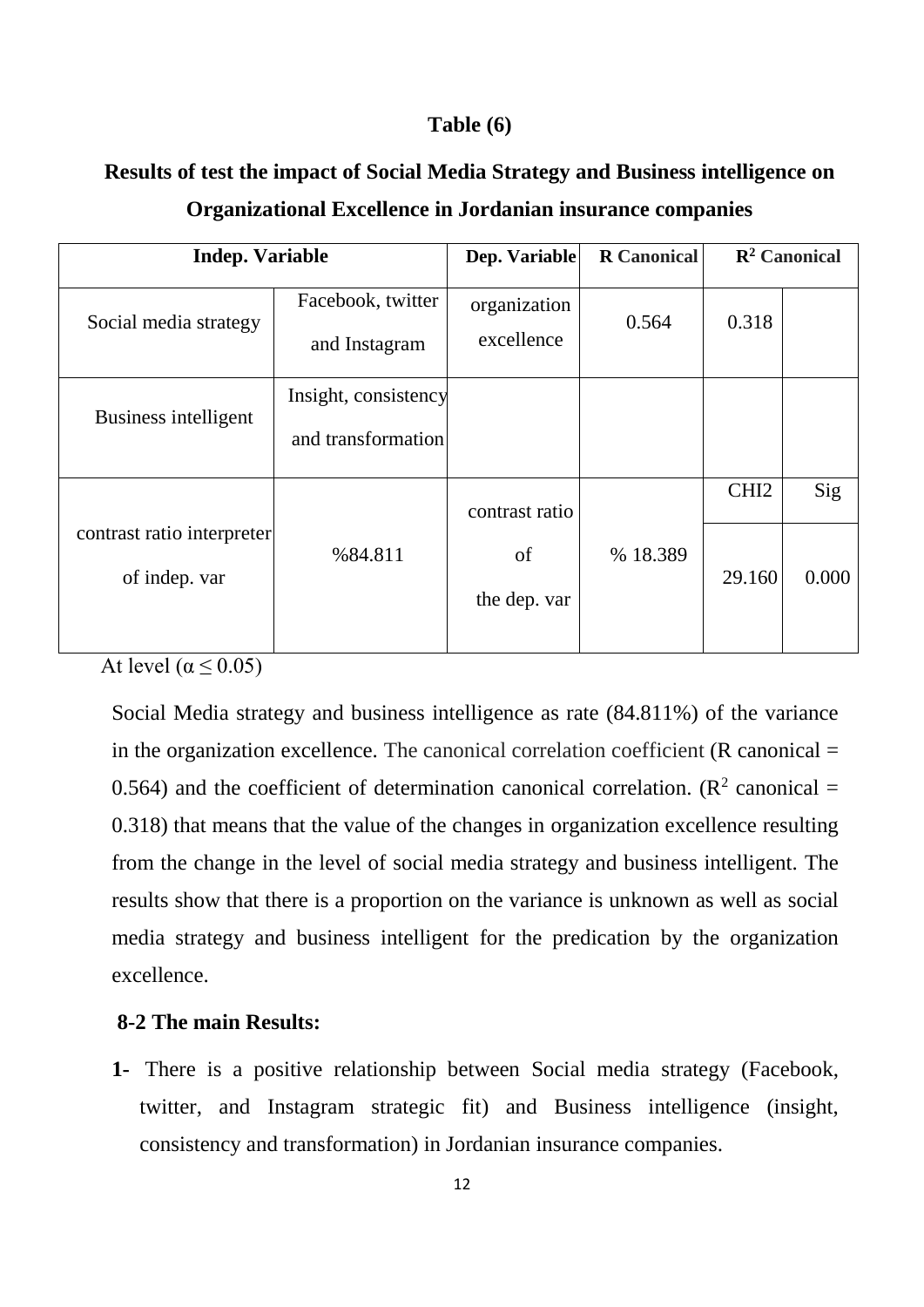- **2-** There is a positive significant impact of Social media strategy (Facebook, twitter, and Instagram strategic fit) on organization excellence in Jordanian insurance companies.
- **3-** There is a positive significant impact of Business intelligence (insight, consistency and transformation) on organizational excellence in Jordanian insurance companies.
- **4-** There is a positive significant impact of social media strategy and Business Intelligence on organizational Excellence in Jordanian insurance companies.

#### **9- Conclusion and Recommendations:**

The research found that organization today collect enormous amounts of data from numerous sources. The use of Business intelligence to collect, organize, and analyze this data can add great value to a business. In addition, Business intelligence has always been an important part of the competing business world and the core activities of business intelligence are for from new. It is also good to mention that there are two perspectives of business intelligence: technological and organizational. Technological means a system that takes data and transforms it into various information products, while organizational means an umbrella term for decision support. Based on the previous results the researcher recommend that Jordanian insurance companies must build an integrated model to maximize net profit by using social media strategy. In addition, it operates the proposed model based on the outcomes of demand forecasting model, the data of fact, estimated data for several alternative scenarios, to reach appropriate net profit in light of business processes and Business intelligence relationship, and strategic alliances with main customers and suppliers.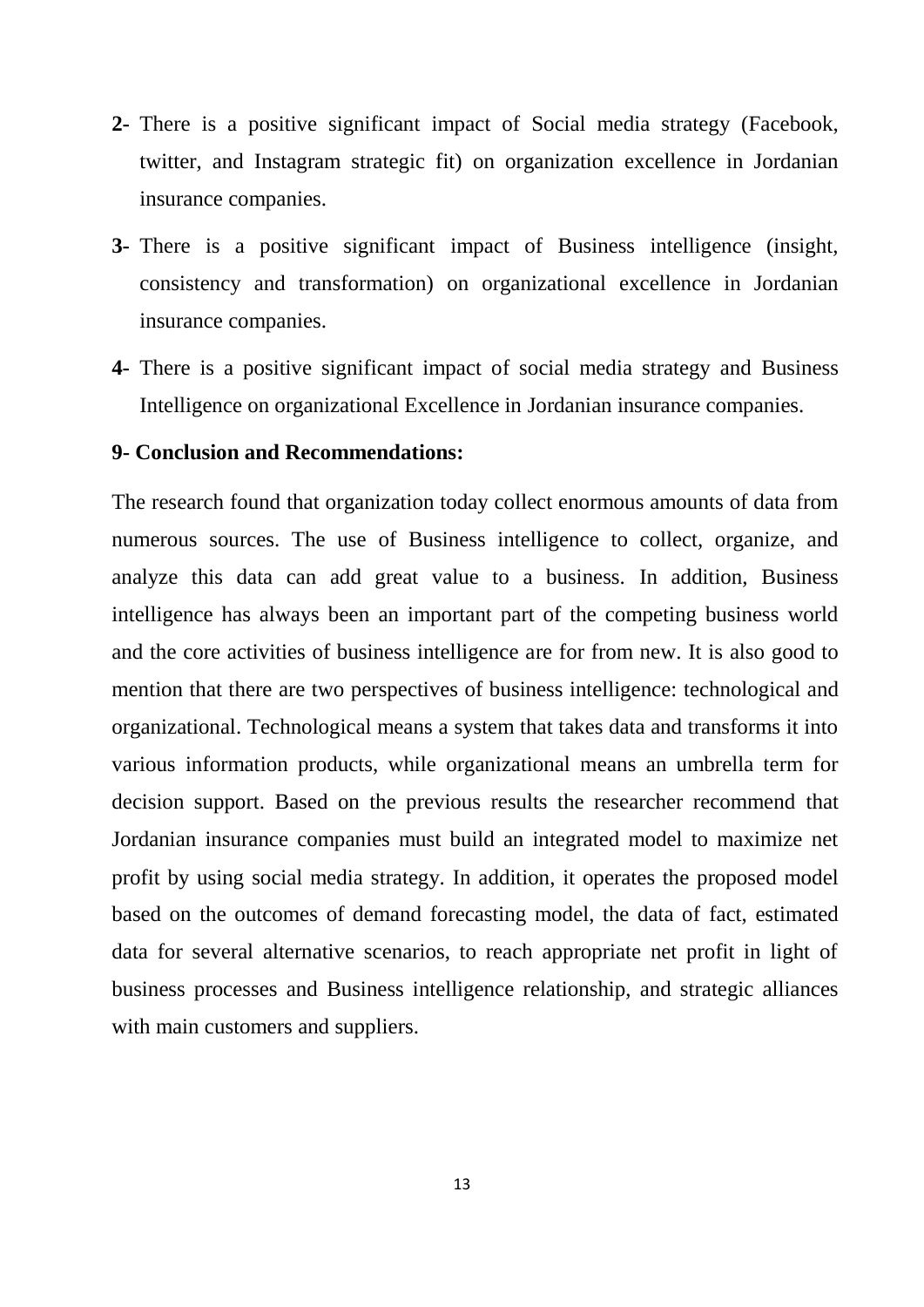#### **References**

- Abeysekera, I. (2007), "Intellectual capital reporting between a developing and developed nation", Journal of Intellectual Capital, Vol. 8 No. 2, pp. 329.
- Ahmad & Shiratuddin, 2010, Strategic Use of Social Media for Small Business Based on the AIDA Model, 172 · January 2015.
- Al Nahian, R. & Md. Shahriar, A. & Nayeem, I. (2009), The Adoption of E- banking in Developing Countries: A Theoretical Model for SMEs, International Review of Business Research Papers, 5(6), 201-230.
- Allen, Overy, 2012, the impact of social media on your business, Social Media, Belgium, 2012.
- Amit, r. e Schoemaker, P. 1993. Strategic assets and organizational rent. Strategic Management Journal 14 (January): 33-46.
- Atkins NP (2007). A correlational investigation: Individual spirituality's impact upon workplace stress, Dissertation. Capella University, Minnesota, California, USA.
- Avkiran, N. K. (1999) Quality Customer Service Demands Human Contacts. International, Journal of Bank Marketing, 17(2), 61-74.
- Baars, Kemper, (2008), an Integrated Business Intelligence Framework Closing the Gap between IT Support for Management and for Production, Springer-Verlag London.
- Belk, W. R. (1975): Situational Variables and Consumer Behavior. Journal of Consumer Research, 2(3), pp. 157 – 164. 10.
- Bellenger, D.; Robertson, D.; Hirschman, E. (1978): Impulse buying varies by product. Journal of Advertising Research, 18(6), pp.15-18.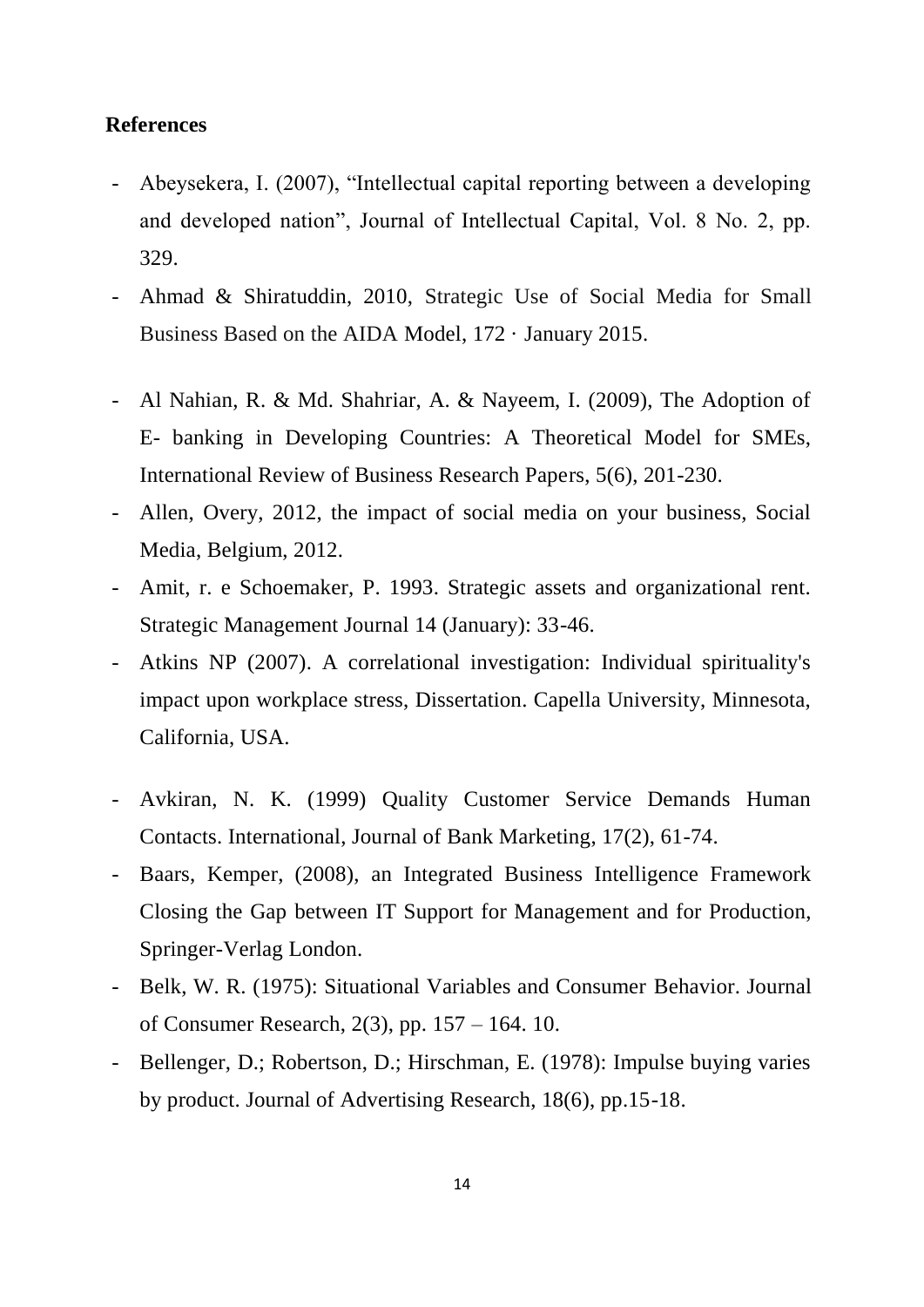- Bibliographic investigation into the origins, development and future directions of the research domain. Industrial and Corporate Change, 2009.
- Eisenhardt, K. M. and Martin, J. A. (2000) 'Dynamic Capabilities: What Are They?' Strategic Management Journal 21(10–11): 1105–21.
- Grant, 2007, Does Intrinsic Motivation Fuel the Prosocial Fire? Motivational Synergy in Predicting Persistence, Performance, and Productivity, vol93, No1, pp 48-58.
- Irukwu J.O 2007, Insurance Law and Practice in Nigeria Carton Press (WA) ltd Ibadan 5th Edition.
- Kathy, Macchi, 2009, The Services Marketing, Principal Allegro Associates, And Thomas E. LAH., TPSA.
- KMBI, 2005, Knowledge management and business intelligence, Kaiserslautern, Germany — April 10 - 13, 2005.
- Kursan & Mirela, 2010, Assessing the situational factors and Impulsive buying Behavior: Market segmentation Approach, Management, Vol. 15, 2010, 2, pp. 47-66.
- Malik & Naeem, 2011, Role of spirituality in job satisfaction and organizational commitment among faculty of institutes of higher learning in Pakistan, African Journal of Business Management Vol. 5(4), pp. 1236- 1244.
- Miles, snow, 1994, An Analytical Framework for Miles and Snow Typology and Dynamic Capabilities.
- [Morsy,](https://www.researchgate.net/profile/Mennatallah_Morsy) Mennatallah, 2017, the Impact of Social Media on Business Development in Egypt, Benha [University](https://www.researchgate.net/institution/Benha_University2) 95-115.
- (Maietta, 2012), Virtual Job Club: A Social Support Network for Recent Graduates, Volume: 17 issue: 3, page(s): 28-32.